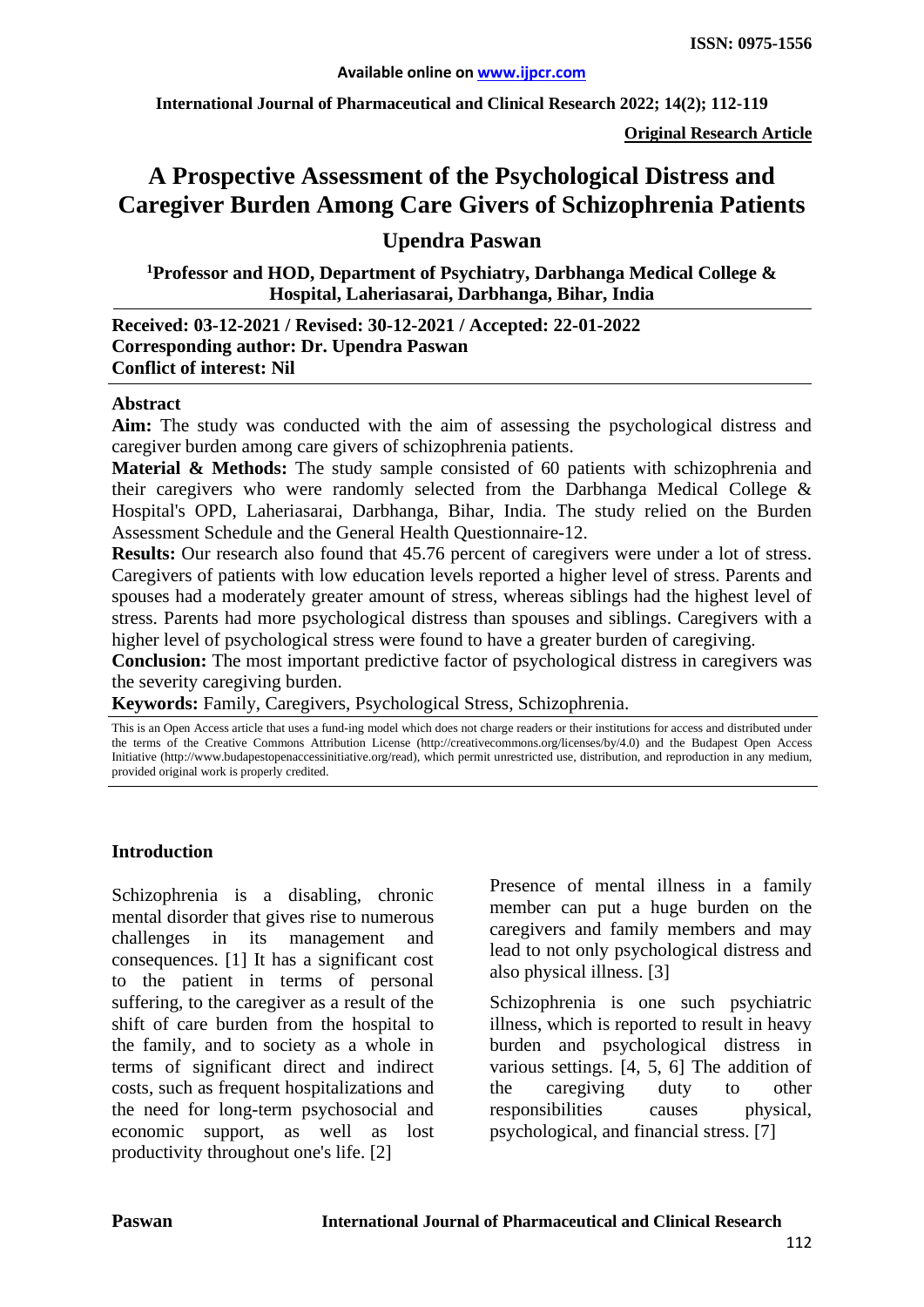Relatives of the patient experience a wide range of emotions, ranging from loss and grief to guilt and anger. They also perceive themselves to be isolated and stigmatized. [8]

Kumar, C. N., et al.16 have concluded that burden experienced by family caregivers of schizophrenia patients depends on the level of disability experienced by the patient, age of the family caregivers and gender of the patient. Interventions to reduce disability of the patients may reduce the caregiver burden. [9]

However, drawing comparisons between studies conducted in different settings is difficult due to wide variations in the tools and methods used to assess the psychological impact and caregiver burden. Furthermore, because of the vast variances in stigma, cultural characteristics, and sociodemographic profile of persons across different locations, it is critical to gather research on local communities in order to build culture-specific therapies.As a result, the current study was conducted with the goal of determining the correlates of caregiver burden among caregivers of schizophrenia patients & to assess the psychological well-being of caregivers of patients with schizophrenia in a hospital in Bihar.

# **Material and Methods:**

After receiving ethical approval from the institution, this cross-sectional investigation was conducted in the Department of Psychiatry, Darbhanga Medical College & Hospital, Laheriasarai, Darbhanga, Bihar, India for 1 year. The study looked at 60 main caregivers who routinely accompanied patients who had been diagnosed with schizophrenia using the ICD-10 DCR criteria. [10]

## **Inclusion criteria:**

A random selection was made, if the following inclusion criteria were satisfied.

## **For patients:**

- Age range 18-65 years.
- Diagnosis of schizophrenia as per the ICD-10 DCR criteria. [10]
- At least 1 year duration of illness.
- Clinical stability for a minimum period of 3 months before study. (It was defined as no major changes in medication and no hospitalization in the 3 months preceding the intake of the patients in the study.)

## **For caregivers:**

- Age  $>18$  years
- Any family member (first degree relative like 'parents, siblings, off springs', or spouse or others) who assist the patient in their daily functions, performing their medical monitoring and treatment, and meeting their needs and who look after the patient as priority work but who do not perform this work as a professional job.
- Duration of care should be at least 1 year.

## **Exclusion criteria**

- Patients with any chronic physical illness or any co-morbid substance use disorder were excluded.
- Caregivers with any intellectual disability or any disease that could affect their cognitive or mental functions.

## **Data Collection:**

Patients and caregivers who met the criteria were questioned over the course of a year after giving their written informed consent. Socio demographic and clinical data was recorded usingthe data sheet which was prepared for noting down the socio-demographic details of the patients and caregivers. The Burden Assessment Schedule (BAS) was used to assess caregiver burden.**[12]** The mental problem was assessed using General health questionnaire 12(GHQ12 Scale).**[13]**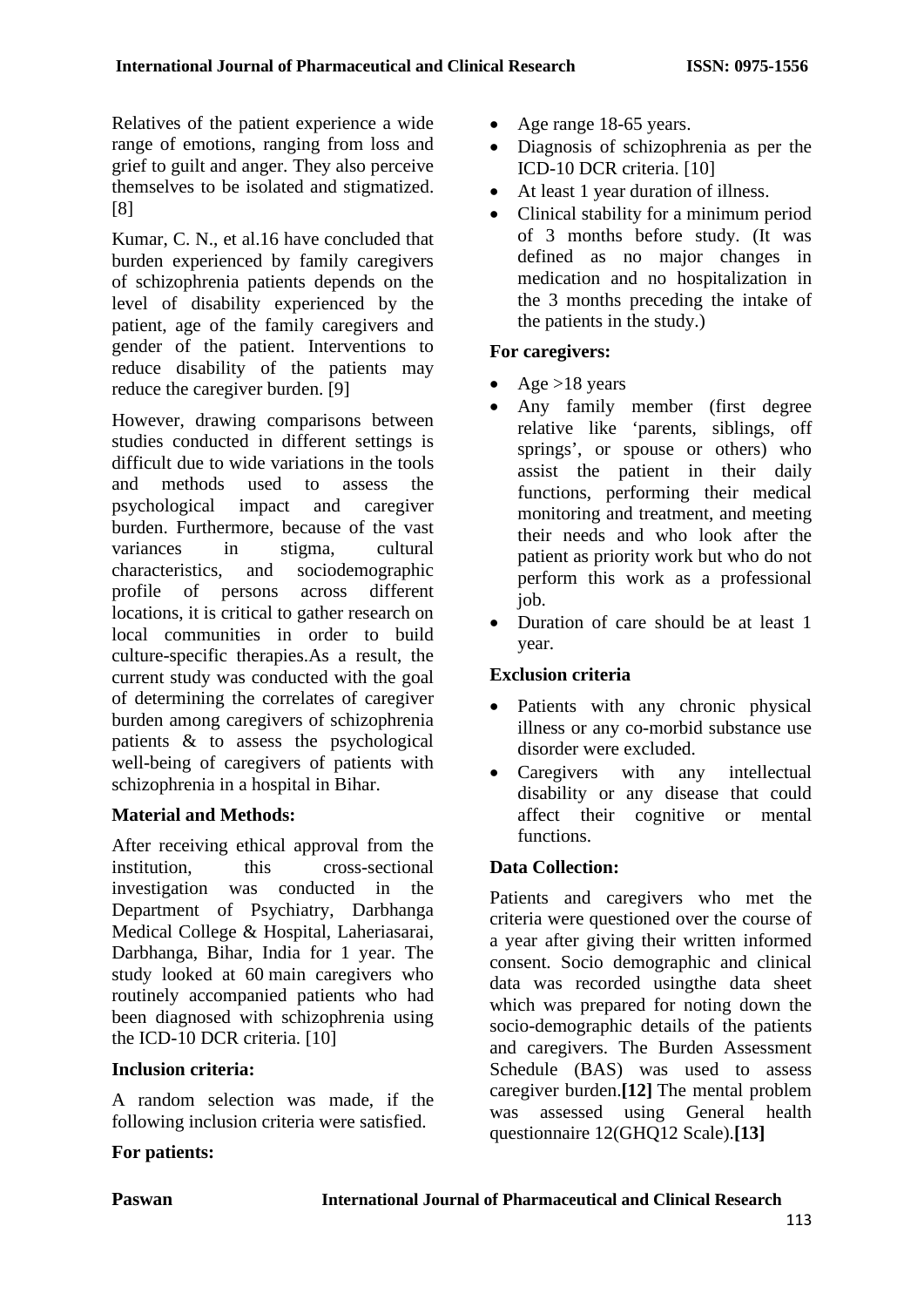## **Statistical Analysis:**

The collected data was entered in Microsoft-Excel 2016 and converted into SPSS 22.0 for statistical analysis. Descriptive statistics were analyzed using mean, standard deviation, number and percentage while for inferential statistics One-way Anova, Independent t-test and Pearson correlation was used. P<0.05 was considered statistically significant.

## **Results:**

The sociodemographic characteristics of the patients and care givers are shown in Table 1. 55.0 percent of the patients were between the ages of 20 and 29. Males made up the majority of the patients (58.3 percent). The majority of the patients were uneducated, with 28.3% of them being illiterate; 71.6 percent of the patients came from a rural background, while 28.3 percent came from an urban background; and 75.0 percent of the patients were unemployed. 45.0 percent of care givers were above the age of 50, while 33.3 percent were between the ages of 40 and 49. Male care givers made up 55.0 percent of the total, with female caregivers accounting for 43.3 percent of the total; 66.6 percent of caregivers were employed.

The duration of caregiving is shown in Table 2. The majority of the patients had been receiving care for less than ten years, with 60.0 percent receiving care for less than five years.

Table 3 illustrates the relationship between sociodemographic factors and caregiver load. There was a statistically significant difference in caregiver burden and educational status (P 0.001), indicating that caregivers who were illiterate had a higher level of burden than caregivers with a primary level of education or higher. There was no statistically significant relationship between caregivers' age and their level of burden. The level of burden experienced by male and female caregivers

did not differ statistically significantly. The level of burden experienced by urban and rural caregivers did not differ statistically significantly.

Table 4 depicts the relationship between sociodemographic characteristics and caregiver's psychological well-being. Caregivers with a higher educational status have a better quality of life, with a mean GHQ score of 14.21 2.78 for illiterate caregivers and 12.65 2.70 for graduate and above. There was no statistically significant relationship between caregiver's psychological well-being and their age. In terms of psychological wellbeing, there was no statistically significant difference between urban and rural careers. There was no statistically significant relationship between caregiver's psychological well-being and their age.

Table 5 depicts the burden distribution based on the caregiver's relationship with the patient and the average length of caregiving. Siblings were burdened more than parents, spouses, and others, and this difference was statistically significant. There was no link between caregiver burden and the length of time they were providing care.

Table 6 shows the distribution of psychological well-being based on caregivers' relationship with the patient and the average length of time spent caring for them. Parents had more psychological stress than spouses and siblings, and the difference was statistically significant. There was no link between caregiver's psychological well-being and the length of time they spent caring for them.

Table 7 indicates the relationship between caregiver's psychological well-being and their burden. Caregiver load has a statistically significant positive relationship with psychological stress.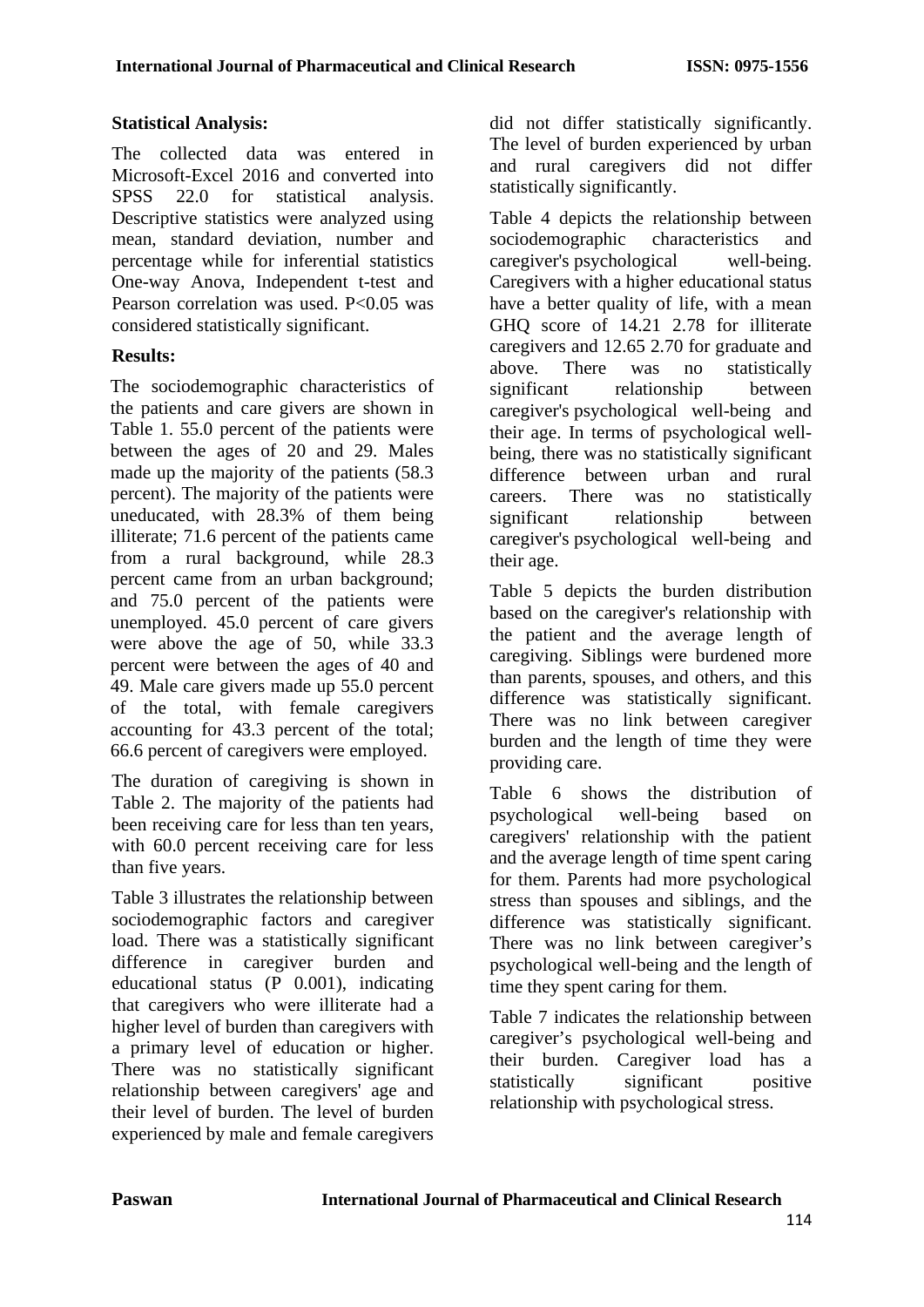| Table 1. Sociouchtographic uata or patients and caregivers.<br><b>Variables</b><br>No of<br>No of caregivers<br>Percentage |                |       |                |                   |  |
|----------------------------------------------------------------------------------------------------------------------------|----------------|-------|----------------|-------------------|--|
|                                                                                                                            | Patients(n=60) | (%)   | $(n=60)$       | Percentage<br>(%) |  |
| Age(years)                                                                                                                 |                |       |                |                   |  |
| $20-29$                                                                                                                    | 33             | 55.0% | $\overline{7}$ | 11.6%             |  |
| 30-39                                                                                                                      | 12             | 20.0% | 6              | 10.0%             |  |
| 40-49                                                                                                                      | 10             | 16.6% | 20             | 33.3%             |  |
| $\geq 50$                                                                                                                  | 5              | 8.3%  | 27             | 45.0%             |  |
| Gender                                                                                                                     |                |       |                |                   |  |
| Male                                                                                                                       | 35             | 58.3% | 34             | 56.6%             |  |
| Female                                                                                                                     | 25             | 41.6% | 26             | 43.3%             |  |
| Education                                                                                                                  |                |       |                |                   |  |
| Illiterate                                                                                                                 | 17             | 28.3% | 25             | 41.6%             |  |
| Primary                                                                                                                    | 10             | 16.6% | 10             | 16.6%             |  |
| middle                                                                                                                     | 8              | 13.3% | 8              | 13.3%             |  |
| Inter                                                                                                                      | 15             | 25.0% | 5              | 8.3%              |  |
| Graduate<br>and                                                                                                            | $\overline{4}$ | 6.6%  | 9              | 15.0%             |  |
| above                                                                                                                      |                |       |                |                   |  |
| Residence                                                                                                                  |                |       |                |                   |  |
| Urban                                                                                                                      | 17             | 28.3% | 12             | 20.0%             |  |
| Rural                                                                                                                      | 43             | 71.6% | 48             | 80.0%             |  |
| Occupation                                                                                                                 |                |       |                |                   |  |
| Employed                                                                                                                   | 15             | 25.0% | 40             | 66.6%             |  |
| Un employed                                                                                                                | 45             | 75.0% | 20             | 33.3%             |  |

|  |  |  |  | Table 1: Sociodemographic data of patients and caregivers. |  |
|--|--|--|--|------------------------------------------------------------|--|
|  |  |  |  |                                                            |  |

#### **Table 2: Duration of caregiving.**

| <b>Duration of caregiving (years)</b> | $\vert$ No of caregivers (n=60) | Percentage $(\% )$ |
|---------------------------------------|---------------------------------|--------------------|
| 0-5                                   |                                 | 60.0%              |
| $6-10$                                |                                 | 28.3%              |
|                                       |                                 | 11.6%              |

#### **Table 3: Correlations between caregiver sociodemographic variable and burden.**

| <b>Variables</b>   | Mean $BAS \pm SD$ | statistical significance |
|--------------------|-------------------|--------------------------|
| Age(years)         |                   |                          |
| $20 - 29$          | $87.00 \pm 12.87$ | f=0.956, $P = 0.542$     |
| 30-39              | $89.12 \pm 17.32$ |                          |
| 40-49              | $85.65 \pm 8.27$  |                          |
| >50                | $80.10 \pm 19.21$ |                          |
| Gender             |                   |                          |
| Male               | $83.87 \pm 9.76$  | $t=0.976$ , $P = 0.429$  |
| Female             | $80.20 \pm 19.55$ |                          |
| Education          |                   |                          |
| Illiterate         | $82.87 \pm 11.54$ | f=8.769, $P < 0.001*$    |
| Primary            | $89.2 \pm 8.78$   |                          |
| Secondary          | $92.65 \pm 10.65$ |                          |
| Sr. Secondary      | $90.43 \pm 10.87$ |                          |
| Graduate and above | $69.34 \pm 14.34$ |                          |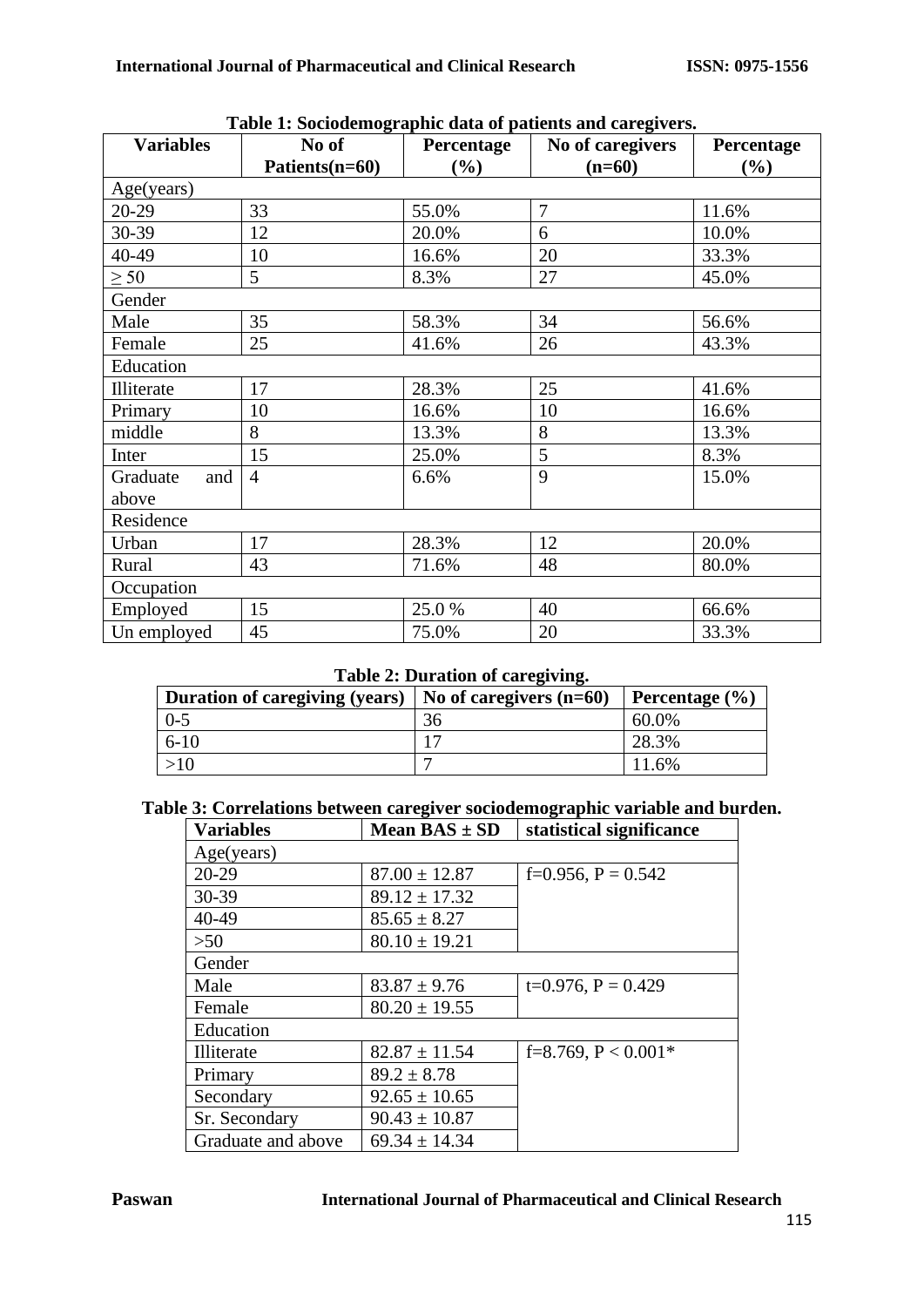| Residence |                   |                    |
|-----------|-------------------|--------------------|
| Urban     | $85.29 \pm 10.67$ | $t=1.809, P=0.156$ |
| Rural     | $73.76 \pm 16.80$ |                    |
|           |                   |                    |

 $*p < 0.05$  considered statistically significant

#### **Table 4: Relationship between sociodemographic characteristics and caregiver's psychological well-being**

| $\mu$ , chological well being                     |                   |                           |  |  |  |
|---------------------------------------------------|-------------------|---------------------------|--|--|--|
| <b>Variables</b>                                  | Mean $GHQ \pm SD$ | Percentage $(\% )$        |  |  |  |
| Age(years)                                        |                   |                           |  |  |  |
| 20-29                                             | $15.98 \pm 4.5$   | f=1.657, $P = 0.337$      |  |  |  |
| 30-39                                             | $14.78 \pm 1.43$  |                           |  |  |  |
| 40-49                                             | $15.09 \pm 2.78$  |                           |  |  |  |
| >50                                               | $19.45 \pm 5.87$  |                           |  |  |  |
| Gender                                            |                   |                           |  |  |  |
| Male                                              | $13.46 \pm 2.67$  | $t=0.340, P = 0.871$      |  |  |  |
| Female                                            | $13.27 \pm 2.14$  |                           |  |  |  |
| Education                                         |                   |                           |  |  |  |
| <b>Illiterate</b>                                 | $14.21 \pm 2.78$  | $f=4.519, P=0.004*$       |  |  |  |
| Primary                                           | $17.66 \pm 5.76$  |                           |  |  |  |
| Secondary                                         | $17.67 \pm 3.01$  |                           |  |  |  |
| Sr. secondary                                     | $18.00 \pm 2.90$  |                           |  |  |  |
| <b>Graduate and Above</b>                         | $12.65 \pm 2.70$  |                           |  |  |  |
| Residence                                         |                   |                           |  |  |  |
| Urban                                             | $14.78 \pm 3.00$  | $t = 1.546$ , $P = 0.189$ |  |  |  |
| Rural                                             | $16.89 \pm 3.54$  |                           |  |  |  |
| $*p < 0.05$ considered statistically significant. |                   |                           |  |  |  |

#### **Table 5: Correlation of burden on basis of caregiver's relationship with the patient and duration of care.**

| <b>Variables</b>                                  | Mean $BAS \pm SD$ | Percentage $(\% )$         |  |
|---------------------------------------------------|-------------------|----------------------------|--|
| Parents                                           | $79.21 \pm 16.89$ | $f = 4.129$ , $P = 0.007*$ |  |
| Spouse                                            | $75.43 \pm 8.2$   |                            |  |
| Sibling                                           | $97.44 \pm 7.90$  |                            |  |
| Others(son/daughter)                              | $80.87 \pm 2.5$   |                            |  |
| Mean duration of caregiving $6.46 \pm 5.64$       | $83.56 \pm 18.76$ | $r = 0.011$ , $p = 0.876$  |  |
| $*p < 0.05$ considered statistically significant. |                   |                            |  |

#### **Table 6: Correlation of GHQ on basis of caregiver's relationship with the patient and duration of care.**

| <b>Variables</b>                                  | Mean $GHQ \pm SD$ | Percentage $(\% )$   |  |  |
|---------------------------------------------------|-------------------|----------------------|--|--|
| Parents                                           | $17.32 \pm 5.76$  |                      |  |  |
| Spouse                                            | $15.98 \pm 5.67$  | $f=4.671, P=0.013*$  |  |  |
| Sibling                                           | $17.34 \pm 1.89$  |                      |  |  |
| Others(son/daughter)                              | $13.78 \pm 1.56$  |                      |  |  |
| Mean duration of caregiving $6.46 \pm 5.64$       | $13.0 \pm 23.44$  | $r=0.05$ , $p=0.332$ |  |  |
| $*p < 0.05$ considered statistically significant. |                   |                      |  |  |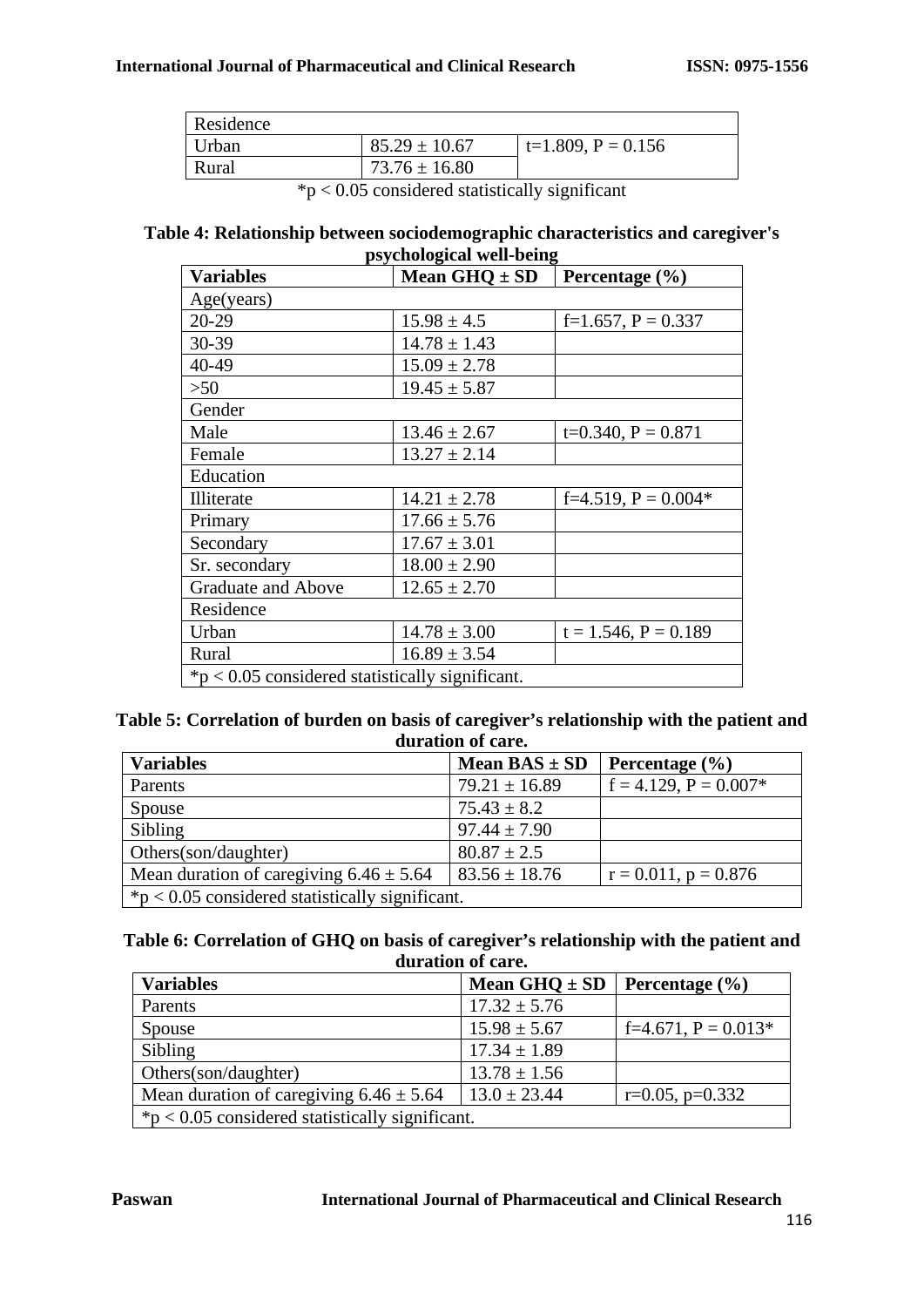| <b>Table 7: Correlation of GHQ on basis of caregiver's burden.</b> |                                        |                     |  |  |
|--------------------------------------------------------------------|----------------------------------------|---------------------|--|--|
| <b>Variables</b>                                                   | Mean GHQ $\pm$ SD   Percentage $(\% )$ |                     |  |  |
| Mean BAS of caregiving $80.65 \pm 12.65$   16.78 $\pm 3.45$        |                                        | $r=0.432$ , p=0.00* |  |  |
| $\mid$ *p < 0.05 considered statistically significant.             |                                        |                     |  |  |

**Table 7: Correlation of GHQ on basis of caregiver's burden.**

## **Discussion:**

The increasing involvement in caring for the patient had a negative influence on the caregiver's own health, and caregivers said that they spent less time on taking care of themselves as a result of their greater involvement in caring for the patient. In both Indian [13, 14] and Western contexts [15], the same findings have been found in research literature on careers.

The majority of the patients in the study were male and had a low level of education. The majority came from a rural background, and the majority were unemployed, indicating the occupational and functional damage caused by such a long-term mental illness. The majority of the caretakers were working men.

Jagannathan, A., et al in their study of caregivers of 137 schizophrenia patients found that duration of illness and levels of psychopathology and disability had a significant direct correlation with total burden score; perceived social support had a significant inverse correlation with total burden score. There was a high correlation between psychopathology and disability (p<0.001). Two separate regression analyses, each including total PANSS score (psychopathology) or total IDEAS score (disability) showed that duration of illness and perceived social support were significant predictors of burden in addition to psychopathology and disability. [16]

The fact that caregivers of patients with schizophrenia experience substantial burden has been shown in several previous studies. [17, 18, 19]

The mean burden score in the caregivers was  $83.56 \pm 18.76$  years. Of the caregivers, 59.60% experienced moderate levels of burden whereas 46.81% experienced severe burden the mean score of  $83.56 \pm 18.76$  indicating severe burden is similar to the findings of Mishra et al. and Ram Mohan et al. [20, 21]

Caregivers of patients with low education levels reported a higher level of stress.

Parents and spouses reported a moderately greater level of hardship, similar to Ram Mohan et al findings by Ram Mohan et al whereas siblings reported the highest amount of burden. This could be because all of the siblings were brothers with their own families to care for. This could explain why they are feeling more burdened than usual.[21]

Caregivers of persons with schizophrenia experience more stress due to the nature of the symptoms as well as the prolonged duration of illness. Caregivers with higher educational level experienced better psychological well-being than caregivers who were illiterate, a finding similar to similar to a study by Ukpong et al. [22] Parents had greater psychological stress as compared to spouses and siblings and it was statistically significant which is in contrast to the studies done by It may be explained by the possibility that parent caregivers face issues such as uncertainty regarding patient's future, and have concerns as to who will take over caregiving responsibilities. Caregivers with higher psychological stress found to have a heavier caregiving burden which is in accordance with the previous studies. [24] Duration of illness which coincided with duration of care was not associated with psychological well-being. This finding was also reflected in a previous study done by McClure et al. [23]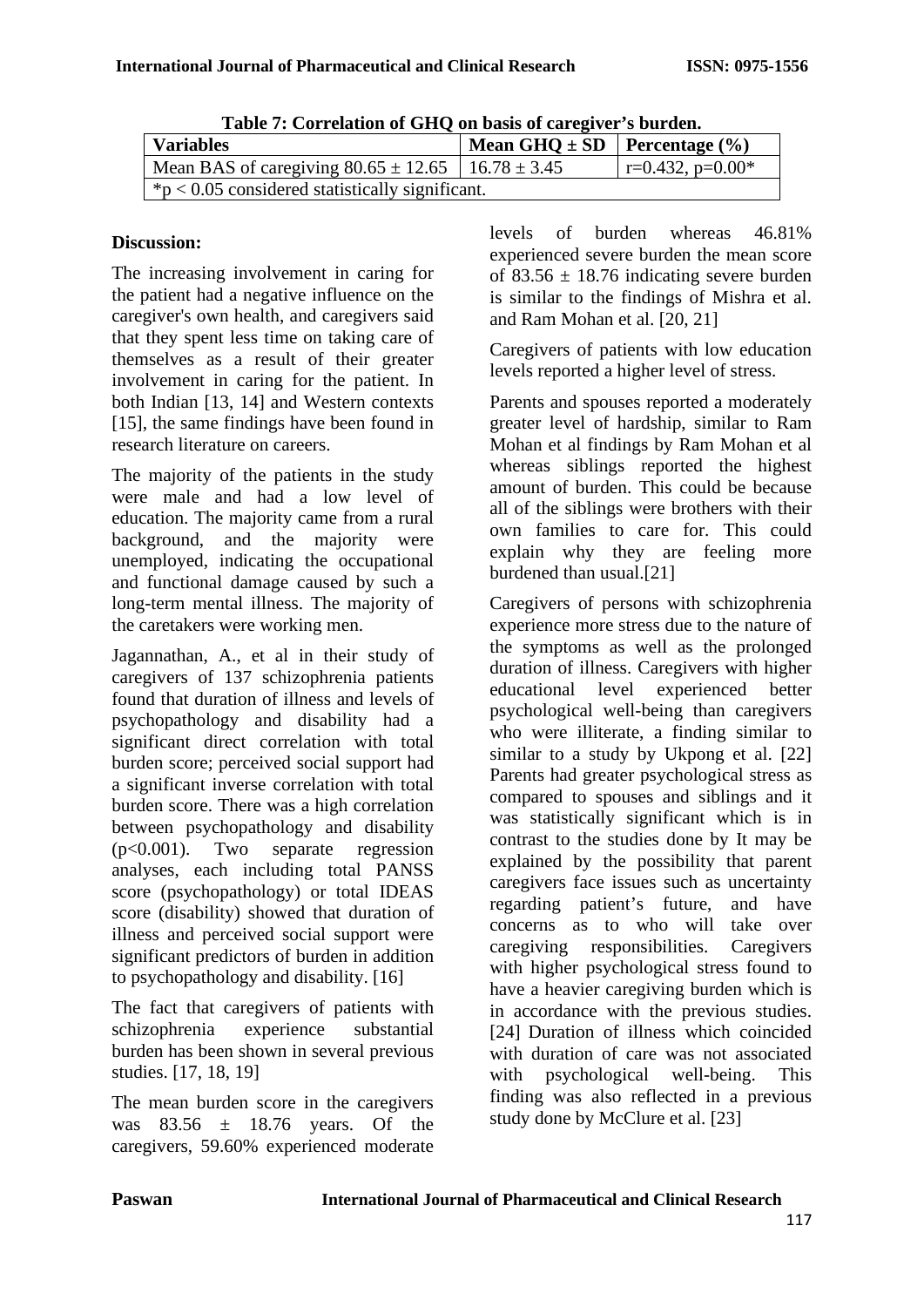Because the research was cross-sectional, the findings could not be regarded as causal inferences. The research was conducted in a single center with a modest sample size. As a result, the findings of the study could not be applied to the remainder of the population. The study used a purposeful sampling technique, which is not a realistic reflection of the general population.

## **Conclusion:**

Our study found high levels of burden and severe psychological stress among caregivers of patients with schizophrenia, which is consistent with earlier research. The majority of caregivers experienced moderate to severe levels of strain, according to the survey. Burden was much higher among careers with lower levels of education, despite the fact that age and gender had no effect on burden.

Siblings had the highest amount of load, followed by parents and spouses, and the level of burden was unrelated to the length of care. Psychological well-being was also shown to be lowest in older caregivers and those with a lower educational level. There was a strong positive relationship between caregiver load and psychological stress, indicating that a higher level of caregiver burden may have resulted in poor psychological well-being.

The level of caregiving load was the most important predictor of psychological discomfort among carers. However, a longer-term study could shed more light on the difficulty and distress experienced by caretakers of people with schizophrenia.

# **References:**

1. Kuchhal AK, Kuchhal A, Arya V, Pardal PK, Sharma CS, Sharma M. A Study of Psychological Stress and Burden on Caregivers of Schizophrenic Patients. International Journal of Contemporary Medical Research: 20196 ;( 8).

- 2. Awad, A.G., Voruganti, L.N. The burden of schizophrenia on caregivers: a review. Pharmacoeconomics 2008; 26: 149–162.
- 3. Chang HY, Chiou CJ, Chen NS. Impact of mental health and caregiver burden on family caregivers' physical health. Arch GerontolGeriatr2010; 50(3):267-71.
- 4. Mikkilineni P, Sabari Sridhar. O.T, B Srinivasan, Kailash S.A study of psychological distress in caregivers of schizophrenia patients. Telangana Journal of Psychiatry: 2019:5(2):108- 112.
- 5. Reine G, Lancon C, Simeoni MC, Duplan S, Auquier P. Caregiver burden in relatives of persons with schizophrenia: an overview of measure instruments. Encephale. 2003;29(2):137-47.
- 6. Parabiaghi A, Lasalvia A, Bonetto C, Cristofalo D, Marrella G, Tansella M, et al. Predictors of changes in caregiving burden in people with schizophrenia: a 3-year follow-up study in a community mental health service. ActaPsychiatrScandSuppl2007(437):6

6-76.

- 7. Clark, R.E. Family costs associated with severe mental illness and substance abuse. Hospital and community psychiatry1994; 45: 808- 813.3-1070.
- 8. Lefley, H.P. Aging parents as caregivers of mentally ill adult children: An emerging social problem. Hospital and Community Psychiatry1987; 38: 106
- 9. Kumar CN, Suresha KK, Thirthalli J, Arunachala U, Gangadhar BN. Caregiver burden is associated with disability in schizophrenia: results of a study from a rural setting of south India. Int J Soc Psychiatry 2015;61(2):157-63.